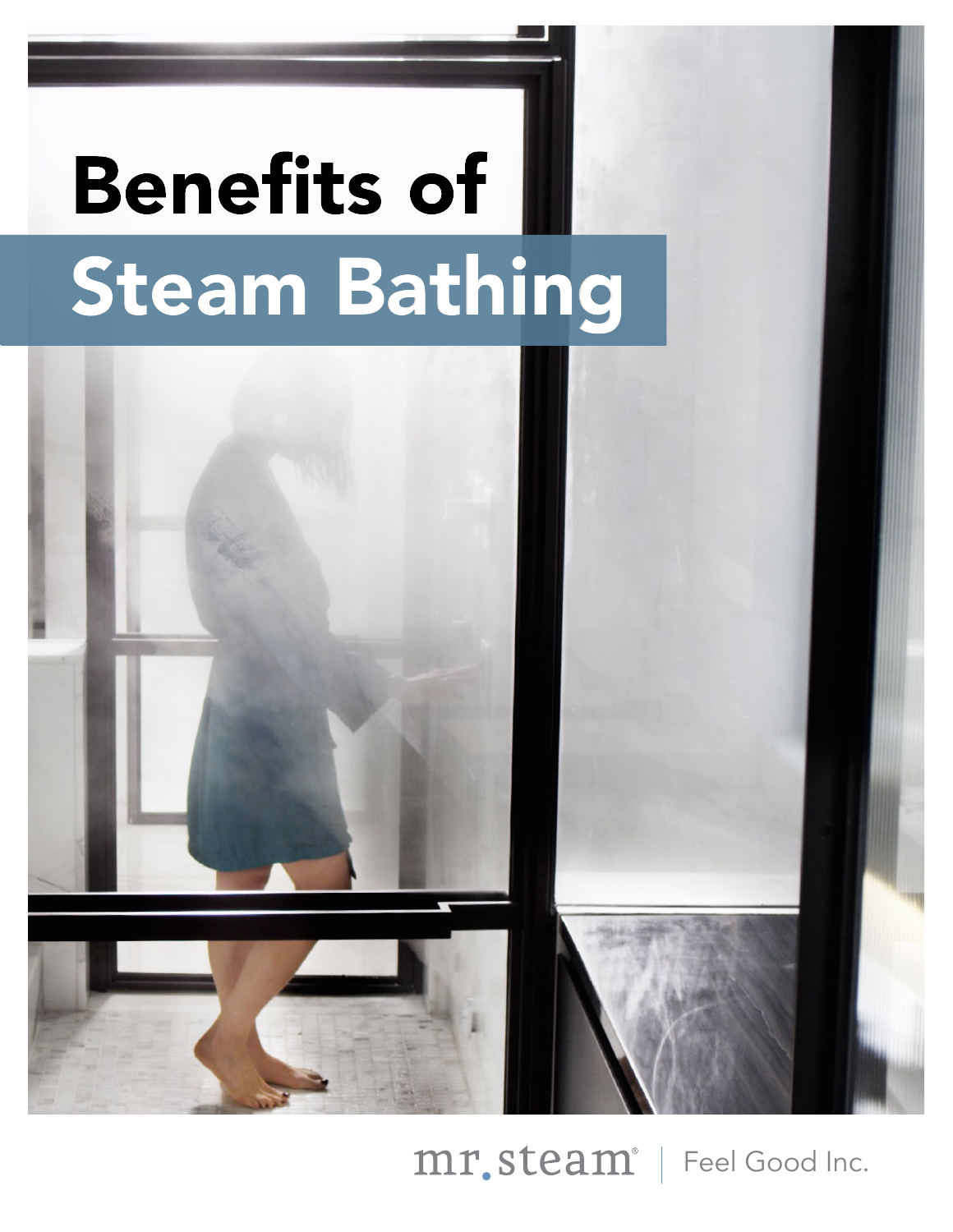## Benefits of Steam Bathing

The benefits of bathing with steam<br>have been recognized for thousands of<br>years. But gone are the days when we have been recognized for thousands of years. But gone are the days when we were limited to a public, natural, hot spring. Modern technology has carried the steam bath into the future, both at refreshing spas and right at home.

In addition to general enjoyment, basking in a hot steam shower or bath offers a host of benefits including for your physical and mental health. In this guide, we'll break down some of the key benefits that people have experienced from steam bathing and why they should be considered when making decisions for your current or next home.



mr. Steam<sup>®</sup> | Feel Good Inc. www.mrsteam.com 2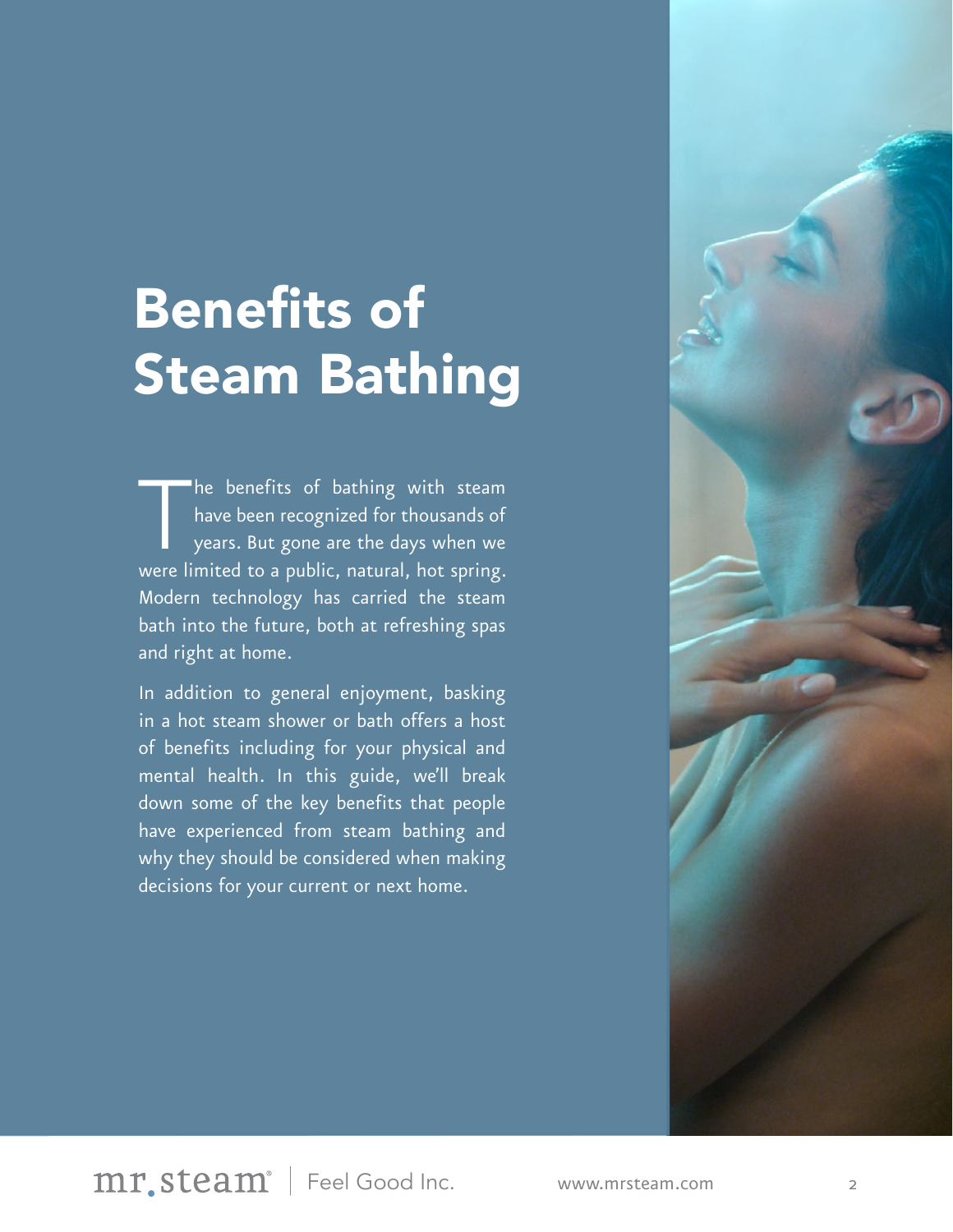

In many ways, our every day lives can put a lot of strain on our bodies, especially our respiratory system. With rising pollution and drastically shifting weather patterns, finding a truly fresh breath of air can be difficult. That's why every little thing we can do to maintain our lungs is important. Fortunately, steam bathing can help clear and renew these vital organs.

- Improves breathing; opens up nasal passages related to symptoms of allergies.
- Improves breathing; opens up nasal passages related to symptoms of viruses.
- Hot mist helps to promote sinus drainage.
- Hot mist helps to loosen bronchial secretions.
- May provide temporary relief of asthmatype symptoms.
- Hot mist soothes the throat.
- Warm mist helps decrease symptoms due to croup.
- Acts as a natural expectorant.

#### Skin Care

Our skin is our first line of defense, and between UV rays, dirt and grime, or even cosmetics, it can take a beating. Of course, many value youth, or at least, maintaining a youthful and/or healthy, glowing appearance. Steam baths make a perfect choice to clean up, helping you look and feel like a healthier you now and into the future.

- Cleanses the skin.
- May relieve acne conditions.
- Opens up pores.
- Lubricates the skin.
- Hydrates dry skin.
- Rejuvenates.
- Leaves skin with healthy glow.
- Makes shaving in a steam shower easier.
- Prepares the skin follicles for easier waxing.

mr.steam<sup>®</sup> | Feel Good Inc. www.mrsteam.com 3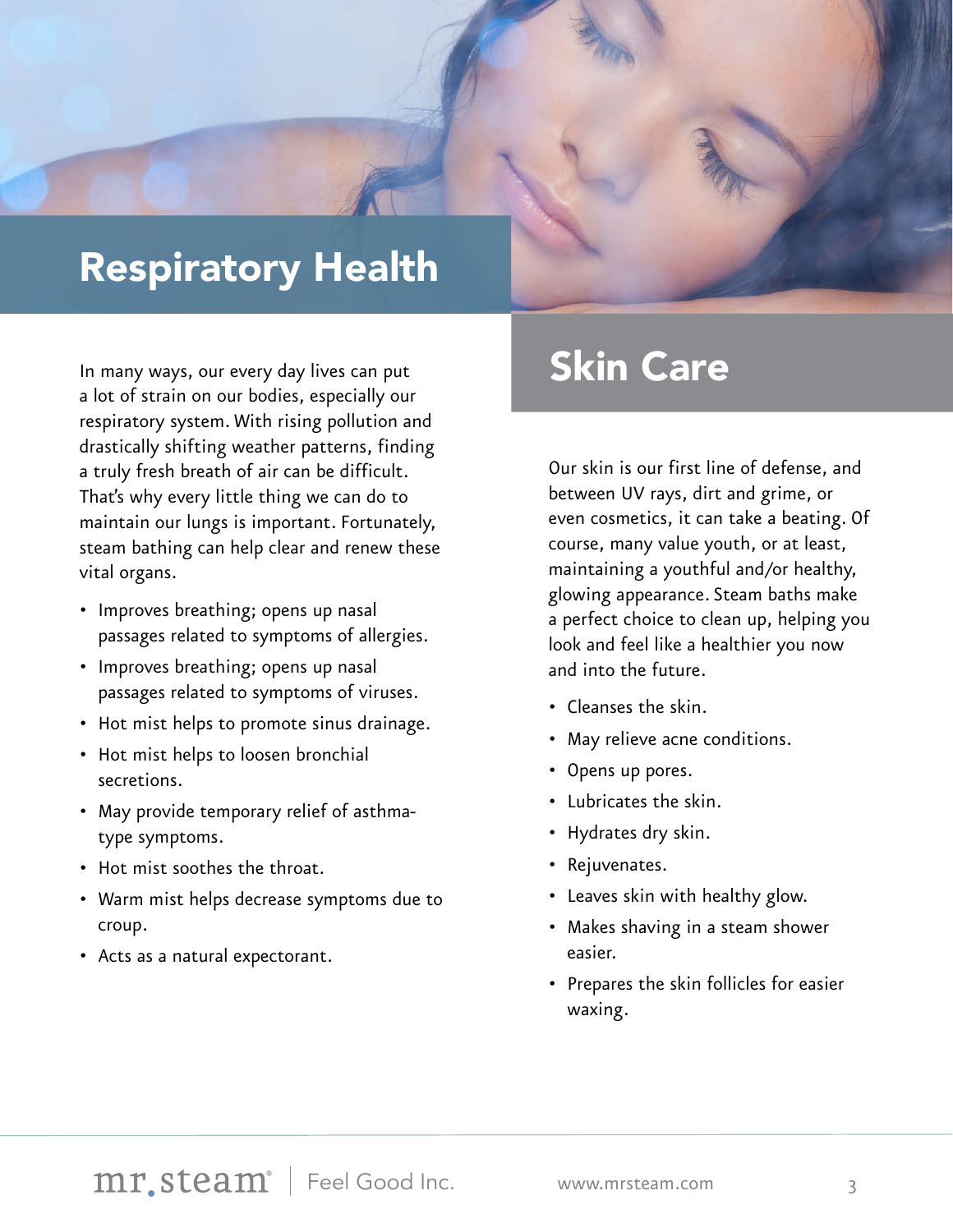#### Physical Wellness

Excitingly, this is the area best supported by scientific research. Numerous studies have shown the impact of moist heat (as in a steam room) for cardiovascular health, as well as for relieving pain and improving musculoskeletal health. You won't just feel better about your health – you'll see lasting impacts that can positively impact your lifestyle and how you feel on a daily basis.

- Increases blood circulation.
- Boosts metabolism.
- Helps to reinvigorate tired muscles.
- Removes lactic acid from over worked muscles.
- Increases muscular flexibility (great for stretching).
- On average, burns 150 calories in a 15-minute session at 114°F.

#### Well Being

You may be well acquainted with the truism, "There just aren't enough hours in the day." With so many demands to meet, it takes effort to carve out time for something fun, let alone something relaxing. Steam bathing offers the opportunity to shed the stressors of your day with real relief; it not only diminishes the amount of cortisol in the body, but it encourages the release of endorphins.

- Relieves stress.
- Encourages relaxation.
- Promotes deep, restful sleep.
- Fosters a sense of well-being.
- Can help increase the length of REM cycles during sleep.
- Combining Steam and AromaTherapy® (Lavender) may promote soothing relief from stress and tension.
- Combine Steam and MusicTherapy® to manage stress.
- Combine Steam and ChromaTherapy® to enhance your mood elevation.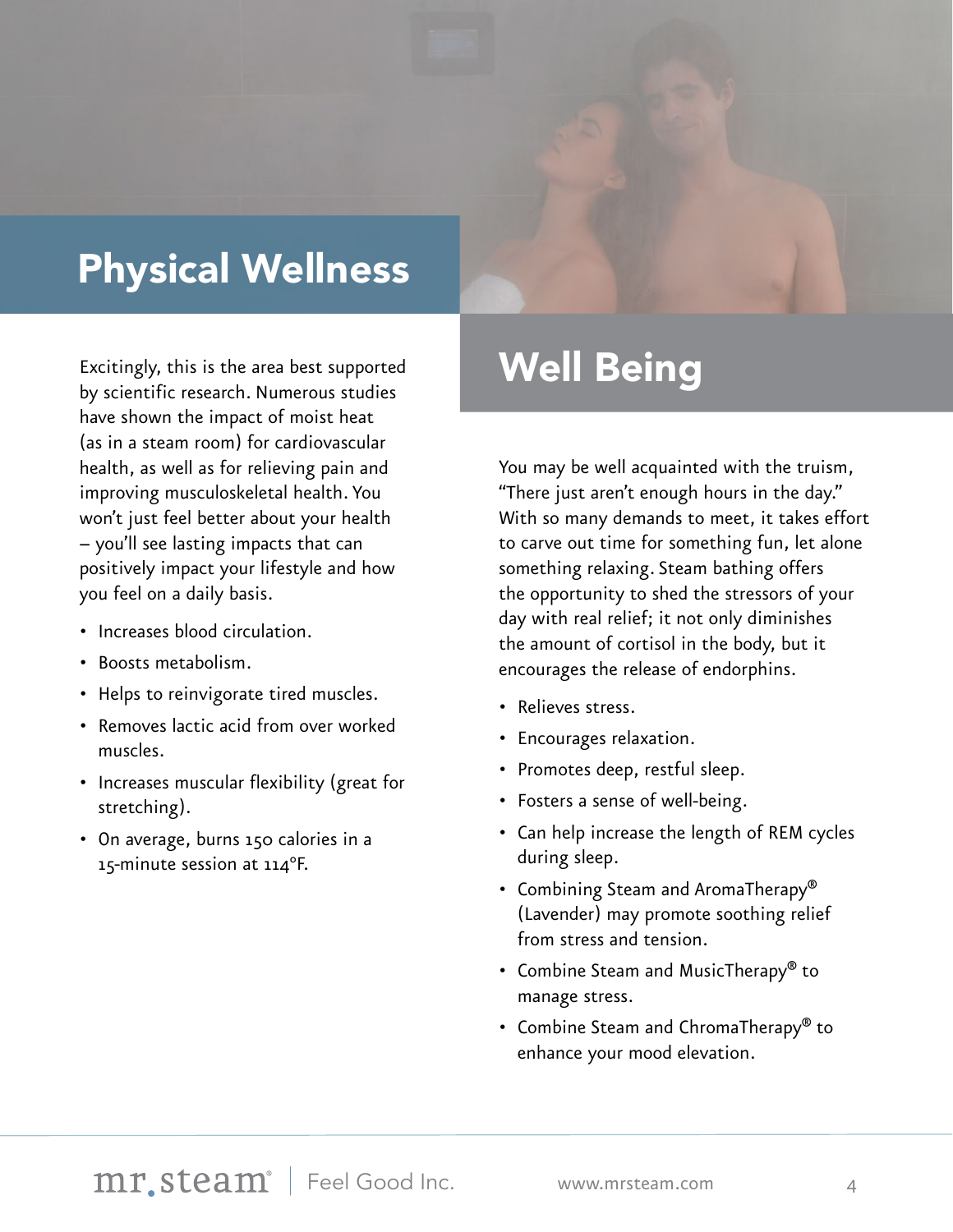#### Holistic Health

or biological systems. Anything that can help us improve our lives holistically deserves some attention, but few resources or therapies can make that claim. Steam bathing offers a full body experience for cleansing and relaxation, and the results are equally holistic.

- Removes toxins from the body.
- Helps the body rid itself of excess sodium.
- May relieve pain & discomfort of arthritis.
- Rids the body of metabolic and other waste products.

#### No one is made up of disparate organs **Other Benefits**

This list may be extensive, but it's far from comprehensive. People have experienced these benefits and so many more, but it represents a great starter to understand why in-home steam bathing is more of a necessity than a luxury. Here's a few more benefits that extend beyond health impacts yet are equally important.

- Uses less than 2 gallons of water for a 1/2 hour steam bath.
- Costs cents to operate.
- May increase equity and resale value of the home.
- Saves energy by following steam shower with a cold shower.
- Can simply be added to an existing shower. Does not require a separate area or room in order to be used.
- Great way to de-wrinkle clothes.
- Adds humidity to your orchids.